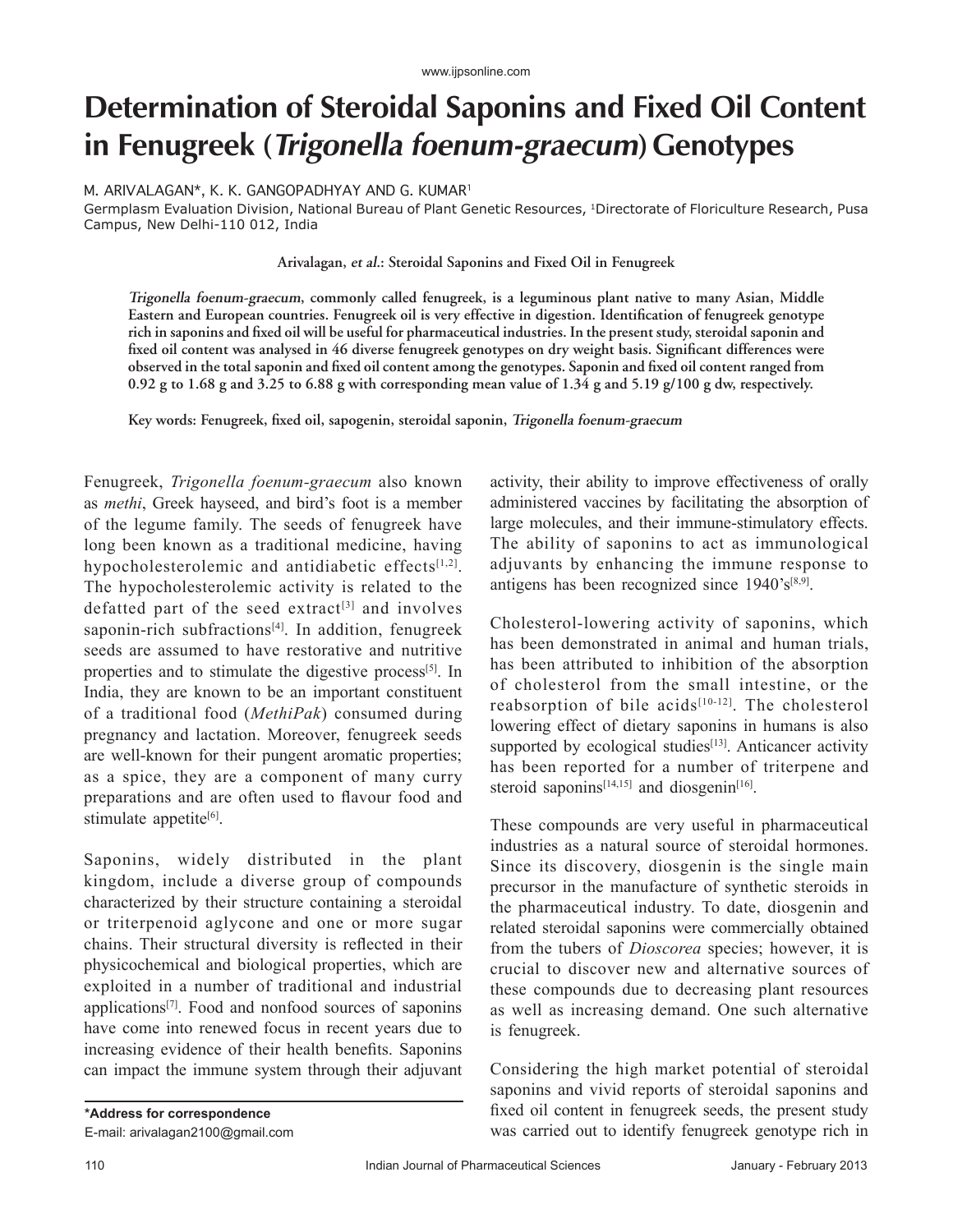steroidal saponins and fixed oil content. We believe that identifying fenugreek genotype with high levels of steroidal saponins and fixed oil content might help to make this plant species economically, utilized as a source of steroidal saponins used for the synthesis of steroid drugs in pharmaceutical industries.

The experimental materials comprising 46 accessions of fenugreek genotypes were obtained from National Gene Bank, National Bureau of Plant Genetic Resources, New Delhi, India. The seed samples (3 replicates of each genotype) were milled and passed through USA Standard Test Sieve No. 20 with American Society for Testing and Materials (ASTM) E11 specifications (Sieve Size 0.850 mm) and dried for 3 h in a hot air oven at 60° and stored in desiccators and kept in dark.

All the chemicals used in the present study were of analytical grade. Diosgenin  $(\sim)5\%$  was procured from Sigma Chemical Co., St. Louis, MO, USA. *p*-anisaldehyde (4-methoxybenzaldehyde) (≥98%) and sulphuric acid (~98%) were obtained from Merck, Hohenbrunn, Germany. All other organic solvents were purchased from Fisher Scientific, Nepean, ON, Canada.

The samples were defatted in a Soxhlet apparatus for 6 h with hexane as solvent and double-thickness cellulose extraction thimbles (Whatman). After completion of extraction n‑hexane was evaporated using a rotary evaporator and weighed. The total fixed oil % (total crude fat) was calculated using the formula. Total fixed oil (in %)=100×( $W_2-W_3$ )/( $W_2-W_0$ ), where  $W_0$ =Weight of the thimble,  $W_1$ =Weight of the original sample with a thimble before drying at the pre-extraction stage,  $W_2$ =Weight of sample with thimble after drying at the pre-extraction stage,  $W_3$ =Weight of sample with thimble after drying at the postextraction stage.

The material in the thimble was air-dried, ground with a mortar and pestle, and then oven-dried at 60° for 2 h. Samples were stored in desiccators at room temperature at dark before analysis for steroidal sapogenins content.

About 100 mg of the defatted cake (residue after oil extraction) was taken in a centrifuge tube and 3 ml methanol was added to the tubes and left on the shaker overnight, followed by centrifugation. The extraction was repeated again with 3 ml methanol and centrifuged. At the end, all supernatants of methanol extracts were pooled and the methanol was evaporated using rotary evaporator. Finally, a yellowish crystal powder of crude saponins was obtained. Upon acid hydrolysis saponin gives sapogenin which was then estimated using UV/Vis spectrophotometer.

Total steroidal saponin in defatted fenugreek was determined as per the reported procedure $[17-19]$ with some modifications. Dry samples containing steroidal saponins was dissolved in 2 ml of ethyl acetate, to which 1 ml of  $0.5\%$  (v/v) *p*-anisaldehyde in ethyl acetate and 1 ml of 50% (v/v)  $H_2SO_4$ in ethyl acetate was added. Reaction mixtures were then incubated at 60° for 10 m for colour development. Saponin present in samples is deglycosylated via acid hydrolysis, such that chromophore development arises from total saponin+sapogenin in a sample. After 10 min incubation, each tube was placed in a cold tap water bath. An aliquot of 0.5 ml of distilled water was added to each tube. The absorbance of the colour developed solution was measured in a spectrophotometer (UV 5704 SS, Electronics Corporation of India Limited (ECIL), India) at 430 nm. Ethyl acetate was used as a control for the measurement of absorbance. For reagent blank, 2 ml ethyl acetate was placed in a tube and assayed in similar manner. For the calibration curve, 8-40 μg standard diosgenin in 2 ml ethyl acetate was used.

The content of total fixed oil and total steroidal saponins for the 46 accessions of fenugreek genotypes is presented in Table 1. All mean values are expressed per 100 g of dry weight with standard deviation. A wide range of total steroidal saponin content was observed among the 46 accessions of fenugreek genotypes, ranging from 0.92 g (UM279) to 1.68 g (AM316) diosgenin equivalent per 100 g dw with the mean value of 1.34 g. There was approximately 2‑fold difference between the lowest and the highest ranking genotype. Analysis of variance revealed that there was a significant difference among the genotypes with respect to total steroidal saponins at 5% level of significance.

The levels in the total fixed oil content varied greatly among 46 accessions of fenugreek genotypes analysed. It ranged from 3.25 to 6.88 g per 100 g dw with the mean value of 5.19 g per 100 g of dry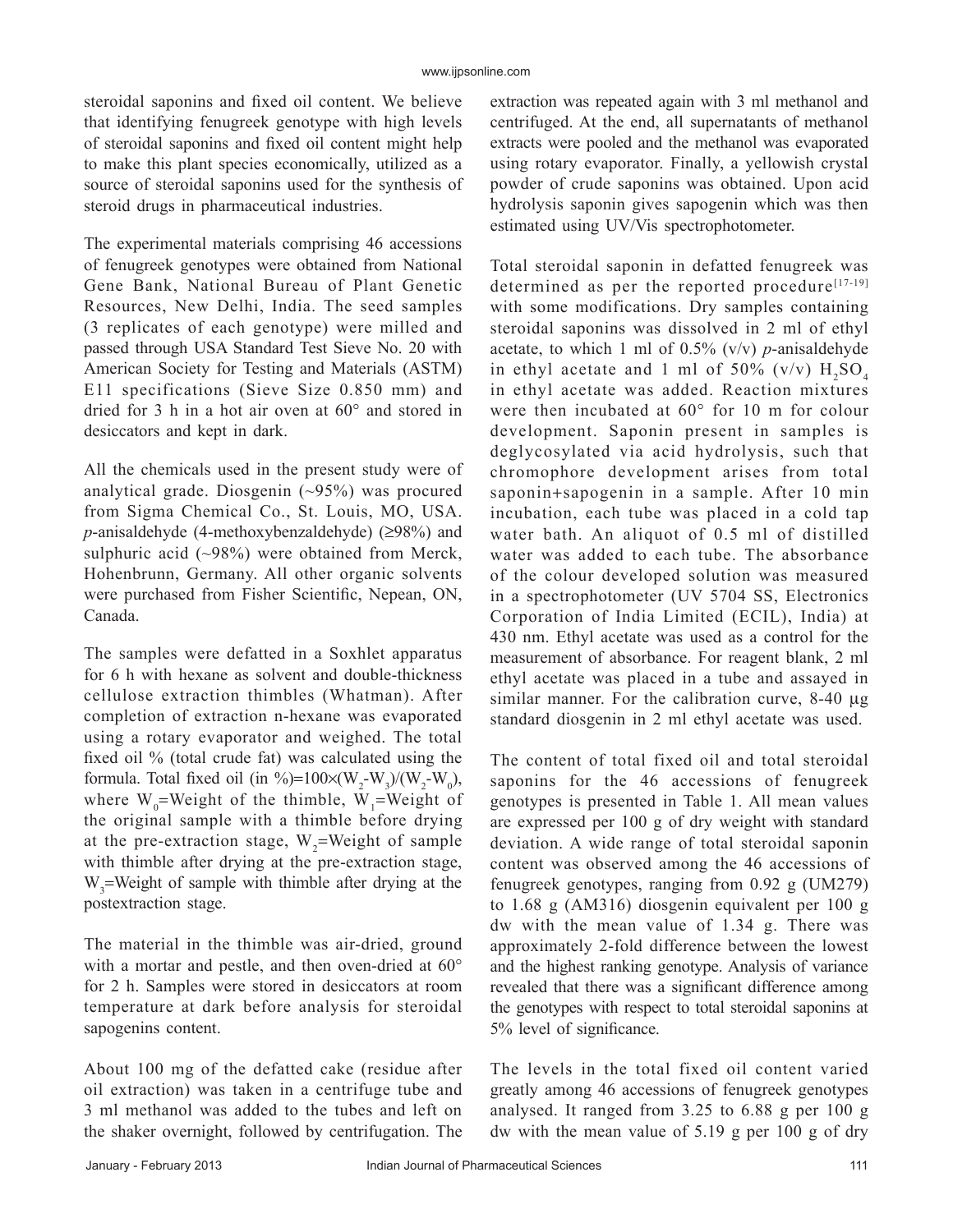|  | TABLE 1: TOTAL FIXED OIL AND STEROIDAL SAPONIN CONTENT IN FENUGREEK GENOTYPES STUDIED |  |
|--|---------------------------------------------------------------------------------------|--|
|--|---------------------------------------------------------------------------------------|--|

| Genotype        | Total fixed oil* | Steroidal saponin** | Genotype      | Total fixed oil* | Steroidal saponin** |
|-----------------|------------------|---------------------|---------------|------------------|---------------------|
| AM <sub>3</sub> | $6.42 \pm 0.14$  | $1.43 \pm 0.14$     | <b>UM 258</b> | $3.81 \pm 0.06$  | $1.50 \pm 0.13$     |
| AM 189          | $5.65 \pm 0.05$  | $1.43 \pm 0.08$     | <b>UM 259</b> | $3.25 \pm 0.10$  | $1.40 \pm 0.19$     |
| AM 191          | $4.62 \pm 0.15$  | $1.42 \pm 0.29$     | <b>UM 260</b> | $6.88 \pm 0.01$  | $1.37 \pm 0.04$     |
| AM 192          | $4.42 \pm 0.15$  | $1.12 \pm 0.19$     | <b>UM 262</b> | $5.28 \pm 0.06$  | $1.42 \pm 0.01$     |
| AM 196          | $3.40 \pm 0.09$  | $1.48 \pm 0.16$     | <b>UM 263</b> | $4.32 \pm 0.07$  | $1.48 \pm 0.01$     |
| AM 271          | $5.96 \pm 0.04$  | $1.39 \pm 0.09$     | <b>UM 265</b> | $5.65 \pm 0.08$  | $1.21 \pm 0.04$     |
| AM 272          | $4.75 \pm 0.13$  | $1.58 \pm 0.13$     | <b>UM 267</b> | $6.12 \pm 0.16$  | $1.23 \pm 0.06$     |
| AM 273          | $6.23 \pm 0.32$  | $1.42 \pm 0.01$     | <b>UM 271</b> | $4.67 \pm 0.04$  | $1.21 \pm 0.05$     |
| AM 274          | $5.32 \pm 0.19$  | $1.31 \pm 0.01$     | <b>UM 272</b> | $6.80 \pm 0.14$  | $1.10 \pm 0.06$     |
| AM 275          | $4.87 \pm 0.16$  | $1.55 \pm 0.03$     | <b>UM 274</b> | $4.59 \pm 0.38$  | $1.18 \pm 0.01$     |
| AM 276          | $5.41 \pm 0.09$  | $1.33 \pm 0.02$     | <b>UM 275</b> | $6.53 \pm 0.05$  | $1.44 \pm 0.12$     |
| AM 287          | $5.19 \pm 0.23$  | $1.50 \pm 0.15$     | <b>UM 276</b> | $3.51 \pm 0.26$  | $1.35 \pm 0.04$     |
| AM 288          | $5.73 \pm 0.08$  | $1.66 \pm 0.17$     | <b>UM 277</b> | $6.43 \pm 0.15$  | $1.17 \pm 0.09$     |
| AM 291          | $4.06 \pm 0.10$  | $1.17 \pm 0.07$     | <b>UM 278</b> | $5.34 \pm 0.12$  | $1.53 \pm 0.20$     |
| AM 303          | $4.01 \pm 0.16$  | $1.18 \pm 0.02$     | <b>UM 279</b> | $4.88 \pm 0.03$  | $0.92 \pm 0.10$     |
| AM 314          | $5.20 \pm 0.09$  | $1.29 \pm 0.20$     | <b>UM 280</b> | $6.36 \pm 0.25$  | $1.54 \pm 0.11$     |
| AM 316          | $5.63 \pm 0.18$  | $1.68 \pm 0.18$     | <b>UM 281</b> | $4.51 \pm 0.03$  | $1.01 \pm 0.01$     |
| AM 320          | $3.56 \pm 0.13$  | $1.20 \pm 0.01$     | <b>UM 282</b> | $5.84 \pm 0.21$  | $1.13 \pm 0.05$     |
| AM <sub>4</sub> | $5.42 \pm 0.14$  | $1.45 \pm 0.15$     | <b>UM 284</b> | $6.80 \pm 0.25$  | $1.33 \pm 0.04$     |
| AM <sub>5</sub> | $5.11 \pm 0.14$  | $1.49 \pm 0.14$     | <b>UM 285</b> | $4.71 \pm 0.06$  | $1.31 \pm 0.08$     |
| AM <sub>6</sub> | $5.01 \pm 0.14$  | $1.30 \pm 0.05$     | <b>UM 286</b> | $5.23 \pm 0.13$  | $1.29 \pm 0.02$     |
| <b>UM 238</b>   | $6.16 \pm 0.14$  | $1.30 \pm 0.08$     | <b>UM 287</b> | $4.92 \pm 0.10$  | $1.27 \pm 0.06$     |
| <b>UM 256</b>   | $5.32 \pm 0.19$  | $1.27 \pm 0.03$     | <b>UM 289</b> | $4.72 \pm 0.05$  | $1.48 \pm 0.02$     |

Values are in mean±standard deviation, *n*=3, \*g/100 g dry weight, \*\*g steroidal saponin equivalent to diosgenin.

weight. The maximum fixed oil content present in the genotype UM260 was twice than in the lowest ranking genotype UM259.

The present study revealed wide variability among the fenugreek genotypes with respect to steroidal saponin and fixed oil content. Genotypes, *viz.* UM278, UM280, AM287, AM288 and AM316 contain more than 1.5 g and 5.0 g of steroidal saponin and fixed oil, respectively. Fenugreek genotypes rich in steroidal saponin could be utilized as alternative sources for the synthesis of steroid drugs in pharmaceutical industries.

## **ACKNOWLEDGEMENTS**

We are grateful to Director, National Bureau of Plant Genetic Resources, New Delhi, India for constant support and encouragement in conducting this study.

## **REFERENCES**

- 1. Singhal PC, Gupta RK, Joshi LD. Hypocholesterolemic effect of *Trigonella foenum graecum.* Curr Sci 1982;51:136‑7.
- 2. Mishkinsky JS, Goldschmied A, Joseph B, Ahronson Z, Sulman FG. Hypoglycaemic effect of *Trigonella foenum graecum* and *Lupinus termis* (leguminosae) seeds and their major alkaloids in alloxan-diabetic and normal rats. Arch Int Pharmacodyn Ther 1974;210:27‑37.
- 3. Valette G, Sauvaire Y, Baccou JC, Ribes G. Hypocholesterolaemic

effect of fenugreek seeds in dogs. Atherosclerosis 1984;50:105-11.

- 4. Sauvaire Y, Ribes G, Baccou JC, Loubatieères‑Mariani MM. Implication of steroid saponins and sapogenins in the hypocholesterolemic effect of fenugreek. Lipids 1991;26:191‑7.
- 5. Fazli FR, Hardman R. The spice, fenugreek (*Trigonella foenum graecum* L.): Its commercial varieties of seed as a source of diosgenin. Trop Sci 1968;10:66-78.
- 6. Max B. This and that: The essential pharmacology of herbs and spices. Trends Pharmacol Sci 1992;13:15‑20.
- 7. Hostettmann K, Marston A. Saponins. Cambridge, New York: Cambridge University Press; 2005. p. 310‑25.
- 8. Bomford R, Stapleton M, Winsor S, Beesley JE, Jessup EA, Price KR, *et al*. Adjuvanticity and ISCOM formation by structurally diverse saponins. Vaccine 1992;10:572-7.
- 9. Francis G, Kerem Z, Makkar HP, Becker K. The biological action of saponins in animal systems: A review. Br J Nutr 2002;88:587-605.
- 10. Oakenfull D, Sidhu GS. Could saponins be a useful treatment for hypercholesterolaemia? Eur J Clin Nutr 1990;44:79‑88.
- 11. Matsuura H. Saponins in garlic as modifiers of the risk of cardiovascular disease. J Nutr 2001;131:1000S-5.
- 12. Kim SW, Park SK, Kang SI, Kang HC, Oh HJ, Bae CY, *et al*. Hypocholesterolemic property of *Yucca schidigera* and *Quillaja*  saponaria extracts in human body. Arch Pharm Res 2003;26:1042-6.
- 13. Chapman L, Johns T, Mahunnah RL. Saponin‑like *in vitro*  characteristics of extracts from selected non‑nutrient wild plant food additives used by Masaai in meat and milk based soups. Ecol Food Nutr 1997;36:1‑22.
- 14. Berhow MA, Wagner ED, Vaughn SF, Plewa MJ. Characterization and antimutagenic activity of soybean saponins. Mutat Res 2000;448:11‑22.
- 15. Kerwin SM. Soy saponins and the anticancer effects of soybeans and soy-based foods. Curr Med Chem Anticancer Agents 2004;4:263-72.
- 16. Raju J, Patlolla JM, Swamy MV, Rao CV. Diosgenin, a steroid saponin of *Trigonella foenum graecum* (Fenugreek), inhibits azoxymethane‑induced aberrant crypt foci formation in F344 rats